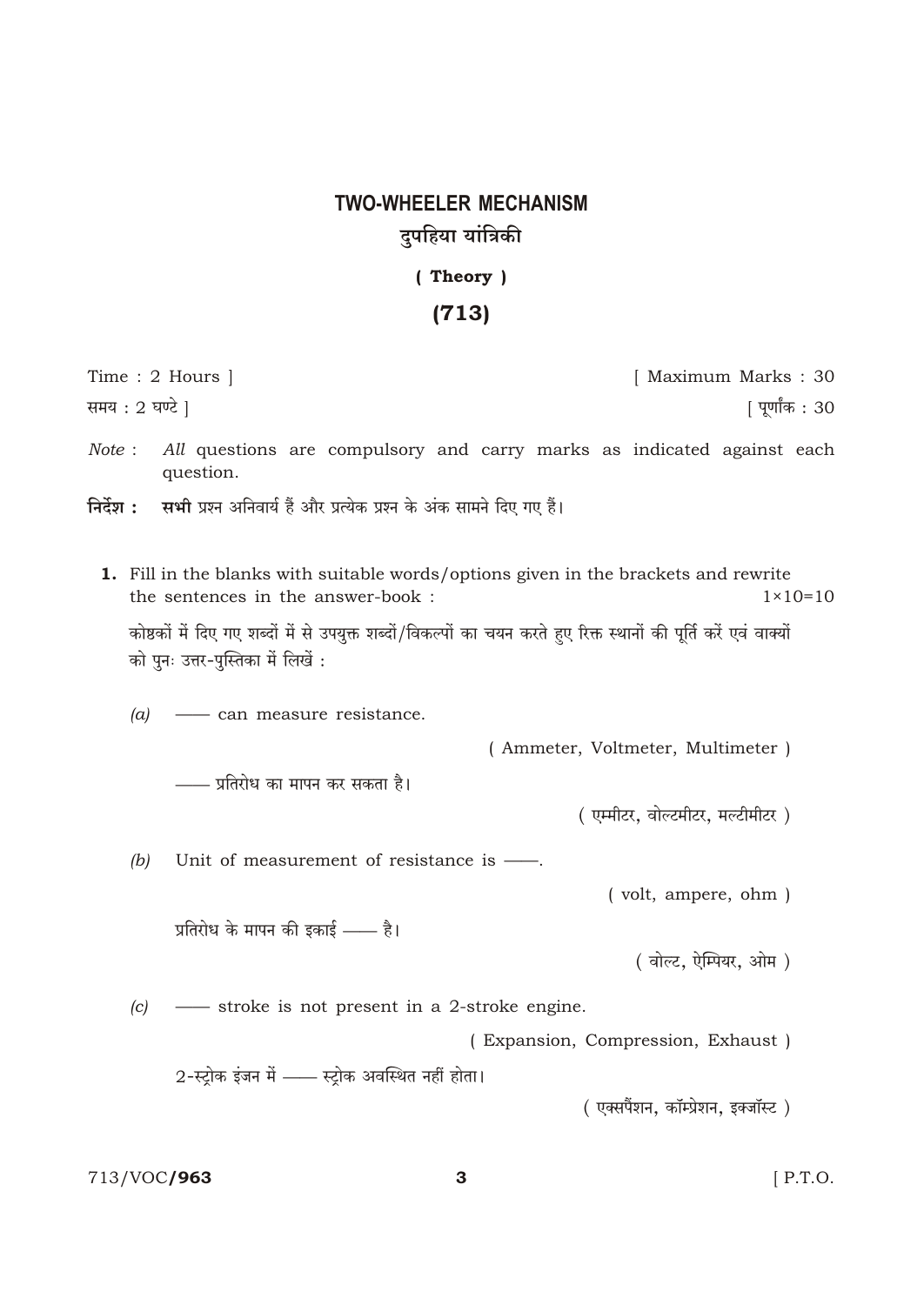$(d)$ A heavy-rimmed wheel which is commonly bolted to the crankshaft in order to minimize variations in engine speed is called —.

(main bearing, crank, flywheel, gearbox)

इंजन की गति में विविधता को कम करने के लिए क्रैंकशैफ्ट से जोड़े जाने वाले भारी हाल वाले पहिये को —— कहा जाता है।

( मेन बियरिंग, क्रैंक, फ्लाईह्वील, गियरबॉक्स)

Battery test is performed to check —.  $(e)$ 

> (specific gravity of the electrolyte, open-circuit voltage, specific gravity of the electrolyte and open-circuit voltage, amperage )

बैटरी परीक्षण —— की जाँच के लिए किया जाता है।

( इलेक्टोलाइट का विशिष्ट गुरुत्व, ओपन सर्किट वोल्टता, इलेक्टोलाइट का विशिष्ट गुरुत्व और ओपन सर्किट वोल्टता. ऐम्परेज)

 $(f)$ If an engine makes clattering noise during acceleration and deceleration, then the most likely cause of this problem is  $-$ 

> (worn main bearings, loose connecting rod bearings, sticking valve lifters, worn push rods)

यदि एक इंजन गति बढाने या घटाने के समय खडखडाहट का शोर करता है, तो इस समस्या का अधिकांशतः कारण होता है ——।

> ( मेन बियरिंग का घिस जाना, रॉड बियरिंग का ढीला कनेक्शन, वाल्व लिफ्टर का चिपकना, पश रॉड का घिस जाना)

When a piston is positioned at BDC on the suction stroke and the valve  $(g)$ timing is correct  $\_\_$ .

> (intake valve should be opened, exhaust valve should be opened, intake valve should be opened, both valves should be closed)

जब पिस्टन को सक्शन स्टोक पर BDC से युक्त किया जाता है एवं वाल्व सही समय पर लगाया जाता है. तब ——।

( इंटेक वाल्व को पूर्णतः खुला होना चाहिए, इक्जॉस्ट वाल्व को खुलना प्रारंभ करने की स्थिति में होना चाहिए. इंटेक वाल्व को खुलना प्रारंभ करने की स्थिति में होना चाहिए. दोनों वाल्वों को बंद होना चाहिए )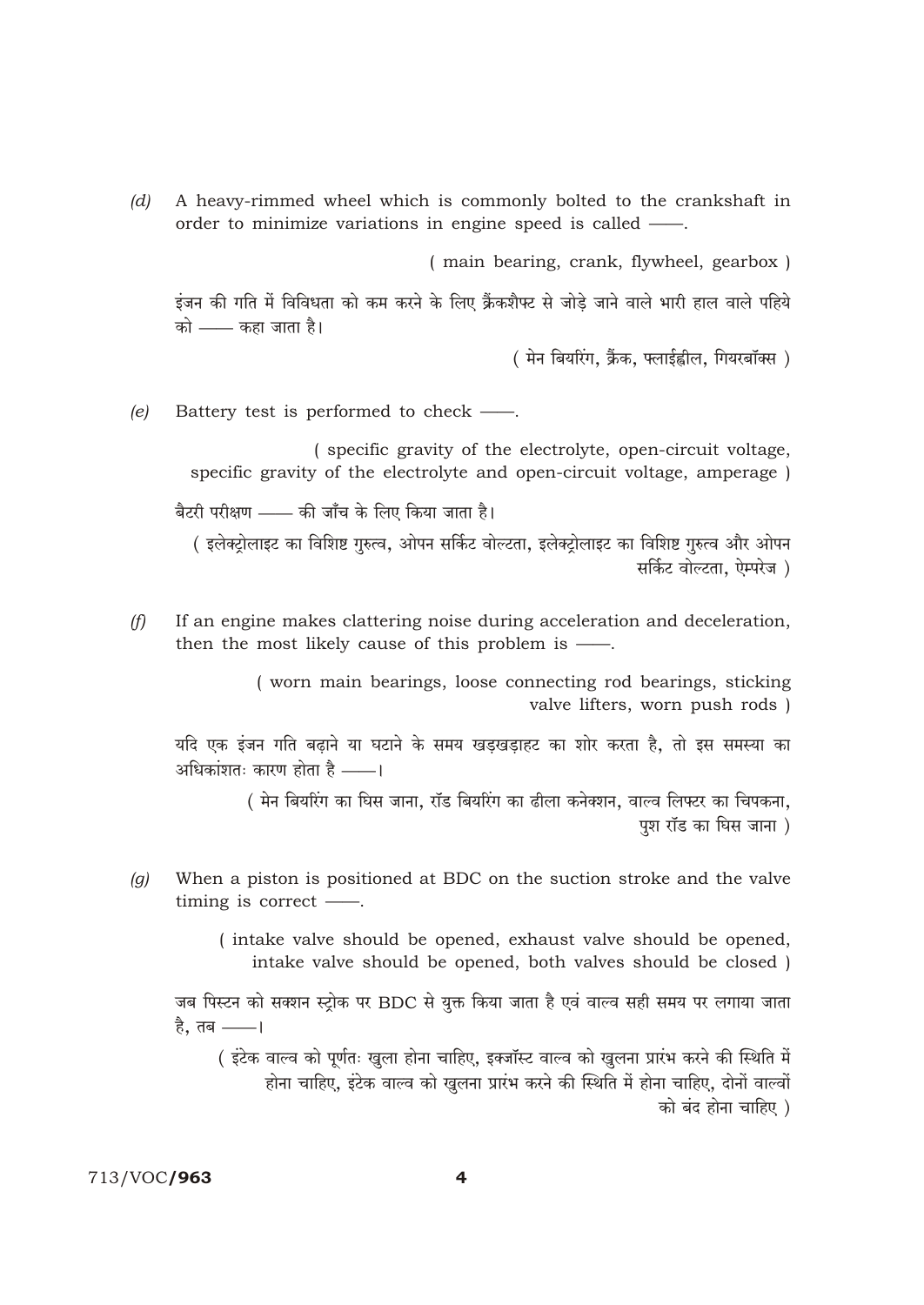$(h)$ When a piston is positioned at BDC on the expansion stroke and the valve timing is correct —

> (intake valve should be wide opened, exhaust valve should be opened, intake valve should be opened, both valves should be closed)

जब पिस्टन को एक्सपैंशन स्ट्रोक पर BDC से युक्त किया जाता है एवं वाल्व सही समय पर लगाया जाता है, तब ——।

( इंटेक वाल्व को पूर्णतः खुला होना चाहिए, इक्जॉस्ट वाल्व को खुला होना चाहिए, इंटेक वाल्व को खुलना प्रारंभ करने की स्थिति में होना चाहिए, दोनों वाल्वों को बंद होना चाहिए )

 $(i)$ When a piston is positioned at TDC on the exhaust stroke and the valve timing is correct  $\_\_$ .

> (intake valve should be opened, exhaust valve should be opened, intake valve should be opened, both valves should be closed)

जब पिस्टन को इक्जॉस्ट स्ट्रोक पर TDC से युक्त किया जाता है एवं वाल्व सही समय पर लगाया जाता है. तब ——।

( इंटेक वाल्व को खुला होना चाहिए, इक्जॉस्ट वाल्व को खुला होना चाहिए, इंटेक वाल्व को खुलना प्रारंभ करने की स्थिति में होना चाहिए. दोनों वाल्वों को बंद होना चाहिए )

 $(i)$ A device through which incoming air is screened in before mixing with fuel is called  $\frac{1}{\cdots}$ .

(air screw, float pin, filter, butterfly)

एक उपकरण जिसके माध्यम से भीतर प्रवेश करने वाली वायु फुएल में मिश्रित होने के पूर्व छनकर आती है, —— कहलाता है।

(एयर स्क्रू, फ्लोट पिन, फिल्टर, बटरफ्लाई)

**2.** Indicate in your answer-book whether the following statements are True or False:  $1 \times 10 = 10$ 

निम्नलिखित कथन सत्य हैं या असत्य. अपनी उत्तर-पस्तिका में लिखें :

 $(a)$ There must be some clearance in the engine valve so that, as the engine warms up and the parts expand, the valves can still close completely. .<br>इंजन वाल्व में निकासी की व्यवस्था अनिवार्य है. ताकि इंजन के गर्म होने पर जब उसके पर्जे फैल जाएँ. तब भी वाल्व पूर्ण रूप से बंद हो सकें।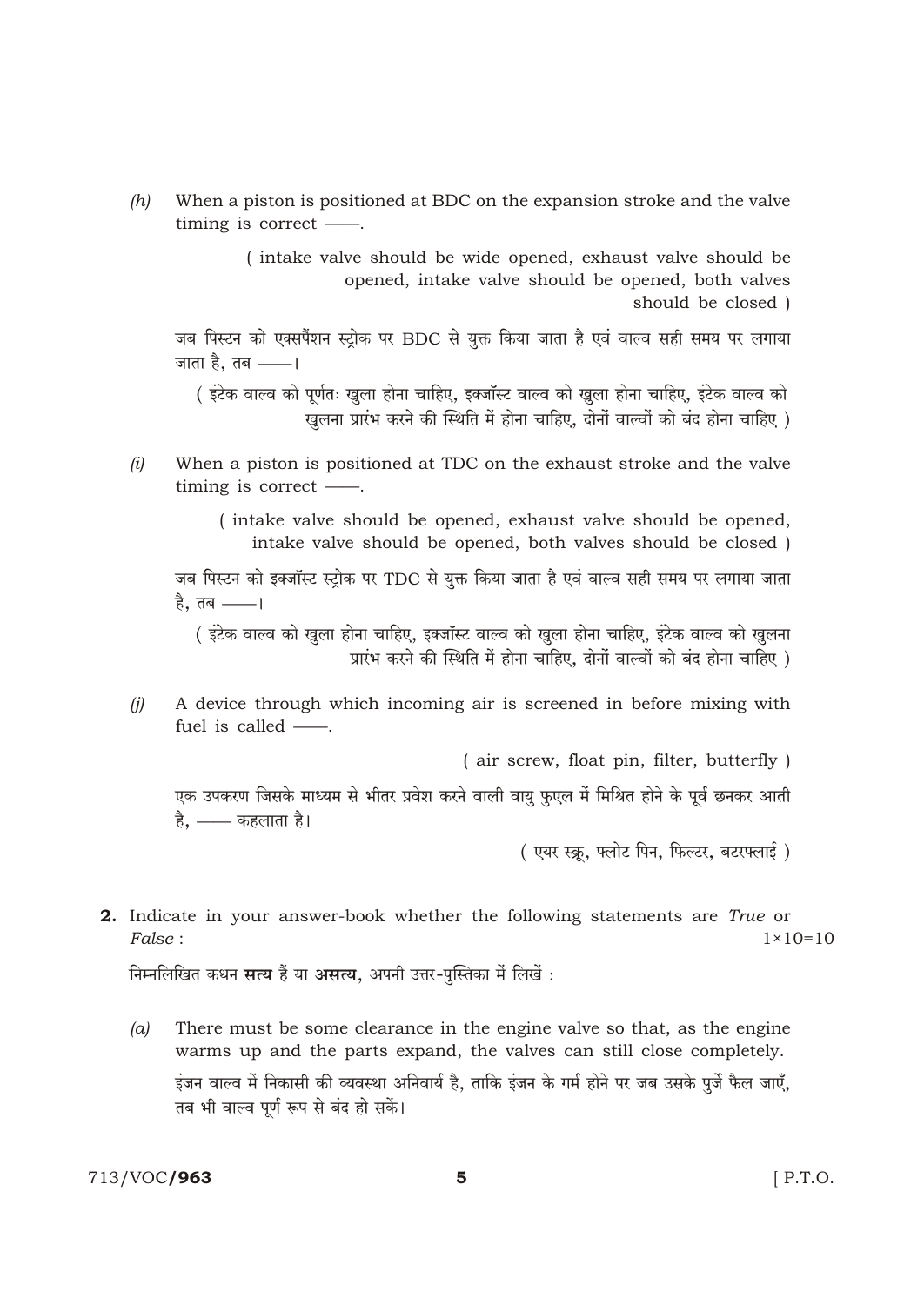- Proper adjustment allows precise timing of the opening and closing of the  $(b)$ valve in relation to engine rotation. समचित समायोजन से इंजन के चक्कर के अनसार वाल्व सही समय पर खुलता और बंद होता है।
- It is the best to disconnect only the ground connection of the battery  $(c)$ when charging the battery in the vehicle. वाहन में बैटरी चार्ज करते समय केवल बैटरी के ग्राउंड कनेक्शन को विच्छिन्न करना ही सबसे अच्छा होता है।
- $(d)$ In most of the typical automotive electrical system, there is little voltage, but much current available. सामान्य ऑटोमोटिव वैद्यतिक प्रणाली में बहुत कम वोल्टवा होती है. किन्तु अधिक धारा उपलब्ध होती है।
- It is normal for gearbox oil to lose its red color.  $(e)$ गियरबॉक्स ऑयल के लाल रंग का उड जाना एक स्वाभाविक बात है।
- $(f)$ Befor installing new ring, the ring ridge should be removed. नई रिंग को लगाने से पहले रिंग रिज को हटा देना चाहिए।
- Top most rings mounted on the piston are called oil rings.  $(a)$ पिस्टन पर मढ़ी गई सबसे ऊपर वाली रिंग को ऑयल रिंग कहते हैं।
- Oil pan gaskets or rocker arm cover gaskets are usually made of cork,  $(h)$ rubber, or a combination of rubber and cork or rubber and silicon. ऑयल पैन गैस्केट अथवा रॉकर आर्म कवर गैस्केट सामान्यतः कॉर्क, रबर, अथवा रबर और कॉर्क के संयोजन अथवा रबर एवं सिलिकॉन से बनाए जाते हैं।
- Most valve seats have an angle of 60°.  $(i)$ अधिकांश वाल्व सीटों का कोण 60° होता है।
- $(i)$ Gaskets are used to seal minor variations between two flat surfaces. गैस्केट का प्रयोग दो सपाट तलों के बीच लघु अंतर को सील करने के लिए किया जाता है।

## 713/VOC/963